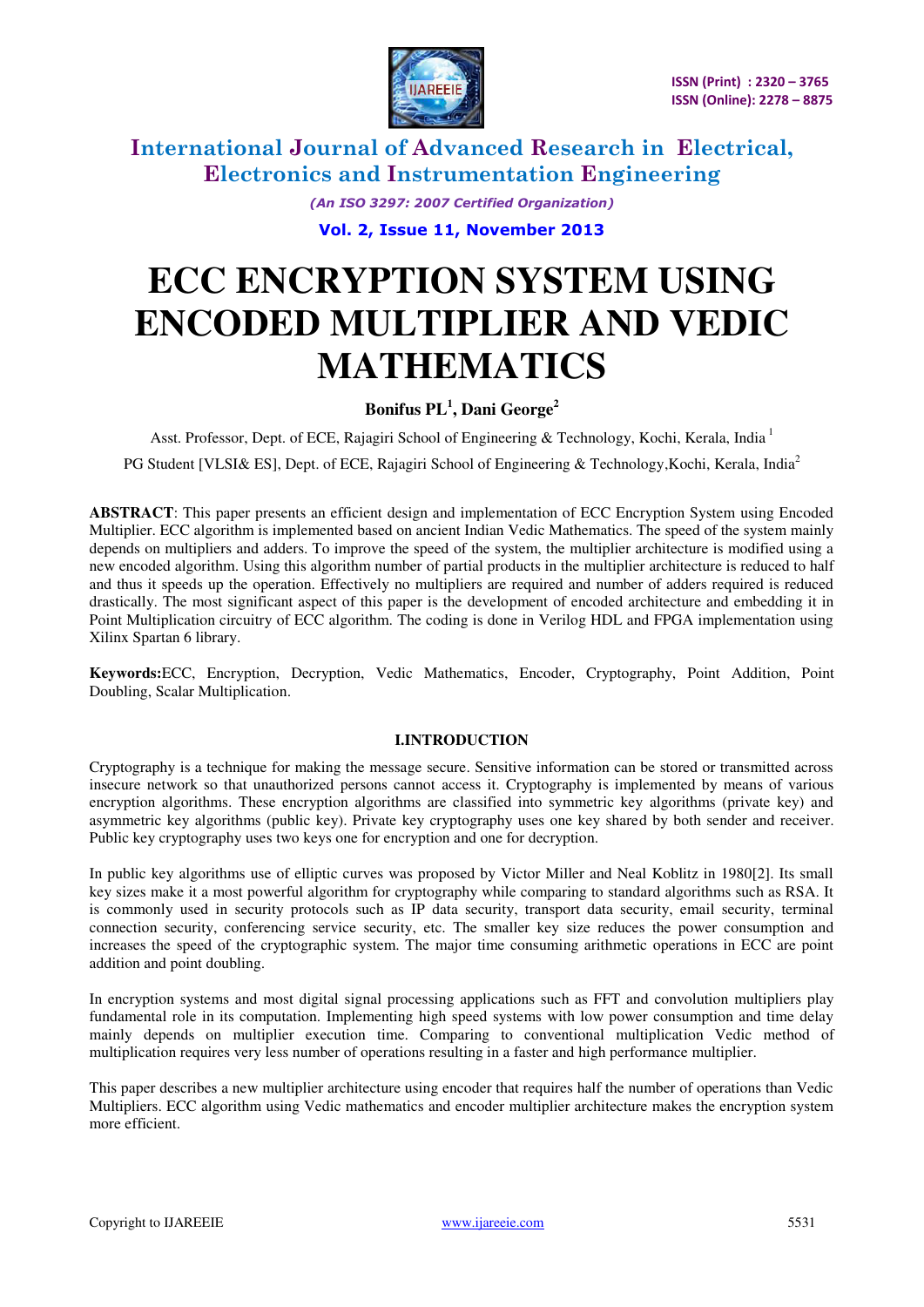

### *(An ISO 3297: 2007 Certified Organization)*

### **Vol. 2, Issue 11, November 2013**

#### **II.MULTIPLIER USING ENCODER**

Multiplier is the core component for most applications such as digital signal processing, encryption and decryption algorithm in cryptography and in other logical computations. Performance of a system mainly depends on the speed of the multiplier. Array multipliers and booth multipliers are the most common multipliers used in digital hardware. To improve the speed and power consumption of multipliers, many studies have taken place and are going on.

Vedic method of multiplication using ancient Indian Mathematics is much simpler and easier to understand. Swami Bharati Krishna TirthajiMaharaj reintroduced Vedic mathematics into the world. According to his research all mathematical operations are based on sixteen sutras and thirteen sub-sutras. It is used in all arithmetical operations such as multiplication, squaring, cubing, quadratic equations, etc. Vedic multipliers [6] designed using Urdhvatiryakbhyam sutra and Nikhilam sutras are some of the fastest multipliers. Vedic multiplier using Urdhvatiryakbhyam sutra and array multipliers have almost the same architecture. For eight bit multiplication the number of partial products required for both is eight. So large number of adder circuits are required to find the final product. The speed of a multiplier can be improved by either using fast addition algorithms or by reducing the number of partial products.

Multiplier using encoded algorithm [1] illustrates a new architecture for multiplication. The number of partial products generated by using this algorithm is half compared to Vedic and conventional methods. For eight bit multiplier the number of partial products will be four. The number of adder circuits required will be drastically reduced. This results in having multipliers with minimal adder circuits and faster adder algorithms.

ENCODING TECHNIQUE: In this technique the multiplier bits are grouped in a combination of 2-2 bits starting from LSB. The grouping of bits is shown in Fig 1[1]. Each group is given to the encoder circuit. The output from the encoder is based on the encoder table shown in Table 1[1].



Fig. 1 Grouping bits using Encoder

| $b_{i+1}$ | bi | Δ. |
|-----------|----|----|
|           |    |    |
|           |    |    |
|           |    |    |
|           |    |    |

Table 1 Encoder output

### ENCODING ALGORITHM:

- 1. If  $A_i$  is 0 then partial product  $P_i$  is 0.
- 2. If  $A_i$  is 1 then partial product  $P_i$  is the multiplicand.
- 3. If  $A_i$  is 2 then partial product  $P_i$  is obtained by shifting the multiplicand one bit left.
- 4. If  $A_i$  is 3 then partial product  $P_i$  is the sum of partial products of  $A_i$  for  $i = 1$  and 2.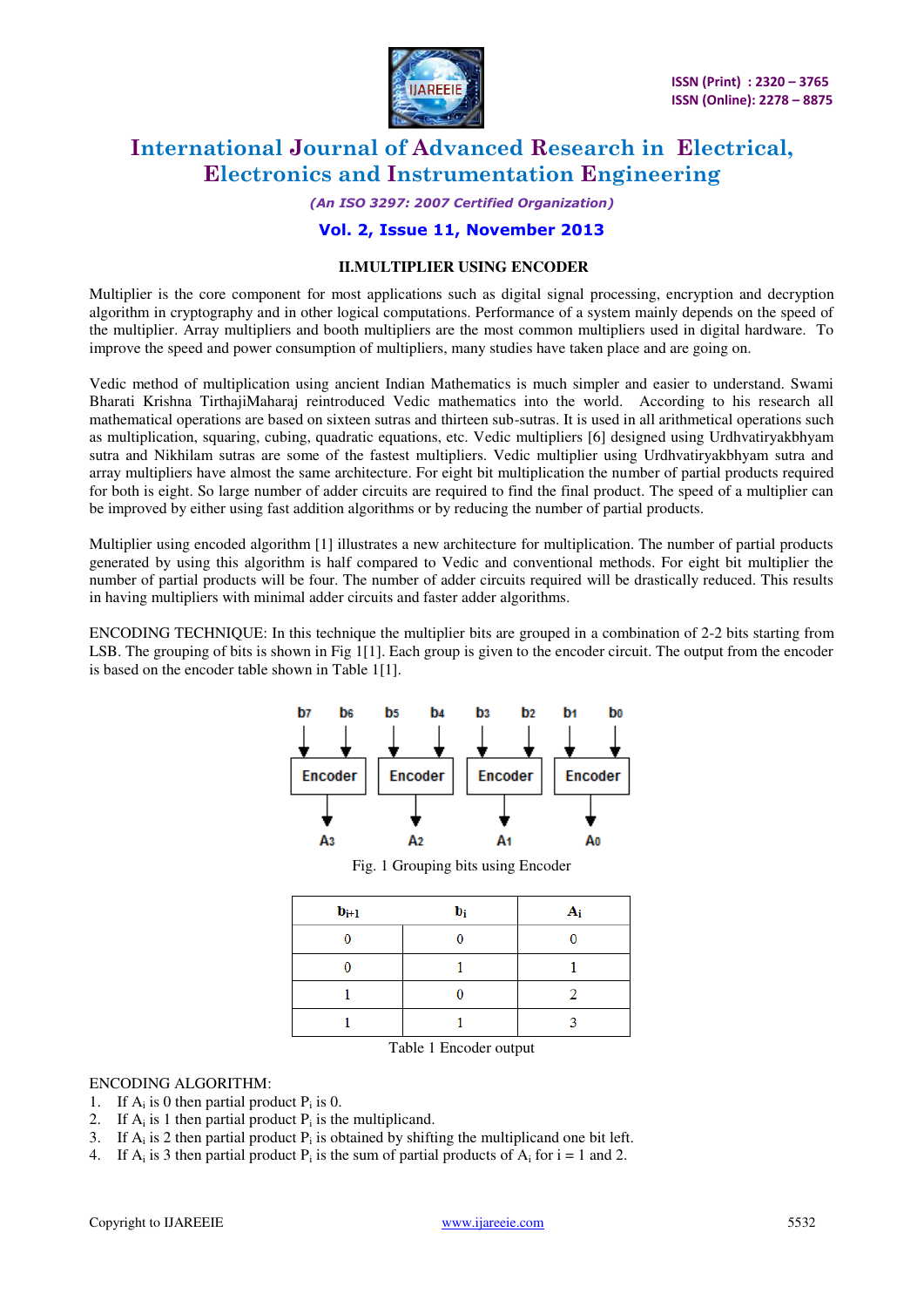

*(An ISO 3297: 2007 Certified Organization)* 

### **Vol. 2, Issue 11, November 2013**

### ENCODING STEPS:

- 1. Group the multiplier into 2 bits each starting from the LSB.
- 2. Find the value of  $A_i$  from the encoder table.
- 3. Find the partial products based on the value of  $A_i$ .
- 4. Partial products are given to the adder circuit with a shift of one bit, two bit, four bit, six bit one by one.
- 5. The adder circuit gives the final product.

#### For example 10101001 x 11001001 works as follows

Group the multiplier bits starting from LSB

| Multiplier | 11 | 00 | 10 | 01 |
|------------|----|----|----|----|
| bits       |    |    |    |    |
| $A_i$      |    | ∩  |    |    |

From the algorithm the partial products are

| $A_i$ | Partial Products |
|-------|------------------|
| 01    | 10101001         |
| 10    | 101010010        |
| 00    | 00000000         |
| 11    | 111111011        |
|       |                  |

Shifting the partial products by 2, 4 and 6 and given to the adder circuit to get the final product. The way multiplication is performed is shown below. Here the partial products are written one below the other after the required shifting.

|                                 |  |                   |  |                                             |  |                 | 1 0 1 0 1 0 | $\overline{0}$ |  |
|---------------------------------|--|-------------------|--|---------------------------------------------|--|-----------------|-------------|----------------|--|
|                                 |  |                   |  |                                             |  | 1 0 1 0 1 0 0 1 |             |                |  |
|                                 |  |                   |  | $0 \quad 0 \quad 0 \quad 0 \quad 0 \quad 0$ |  |                 |             |                |  |
|                                 |  | 1 1 1 1 1 1 0 1 1 |  |                                             |  |                 |             |                |  |
| 1 0 0 0 0 1 0 0 1 0 1 1 0 0 0 1 |  |                   |  |                                             |  |                 |             |                |  |

ENCODED MULTIPLIER ARCHITECTURE:Fig. 2 shows the block diagram of the multiplier architecture. The input to the encoder circuit is the multiplicand and the multiplier. Partial products generated from the encoded circuit is given to shift register and then to the adder circuit. Adder circuits are optimized by using carry save adders. Fig. 3 shows the block diagram of the proposed adder circuit for eight bit multiplication.



Fig. 2 Encoded Multiplier Architecture for 8 bit Multiplier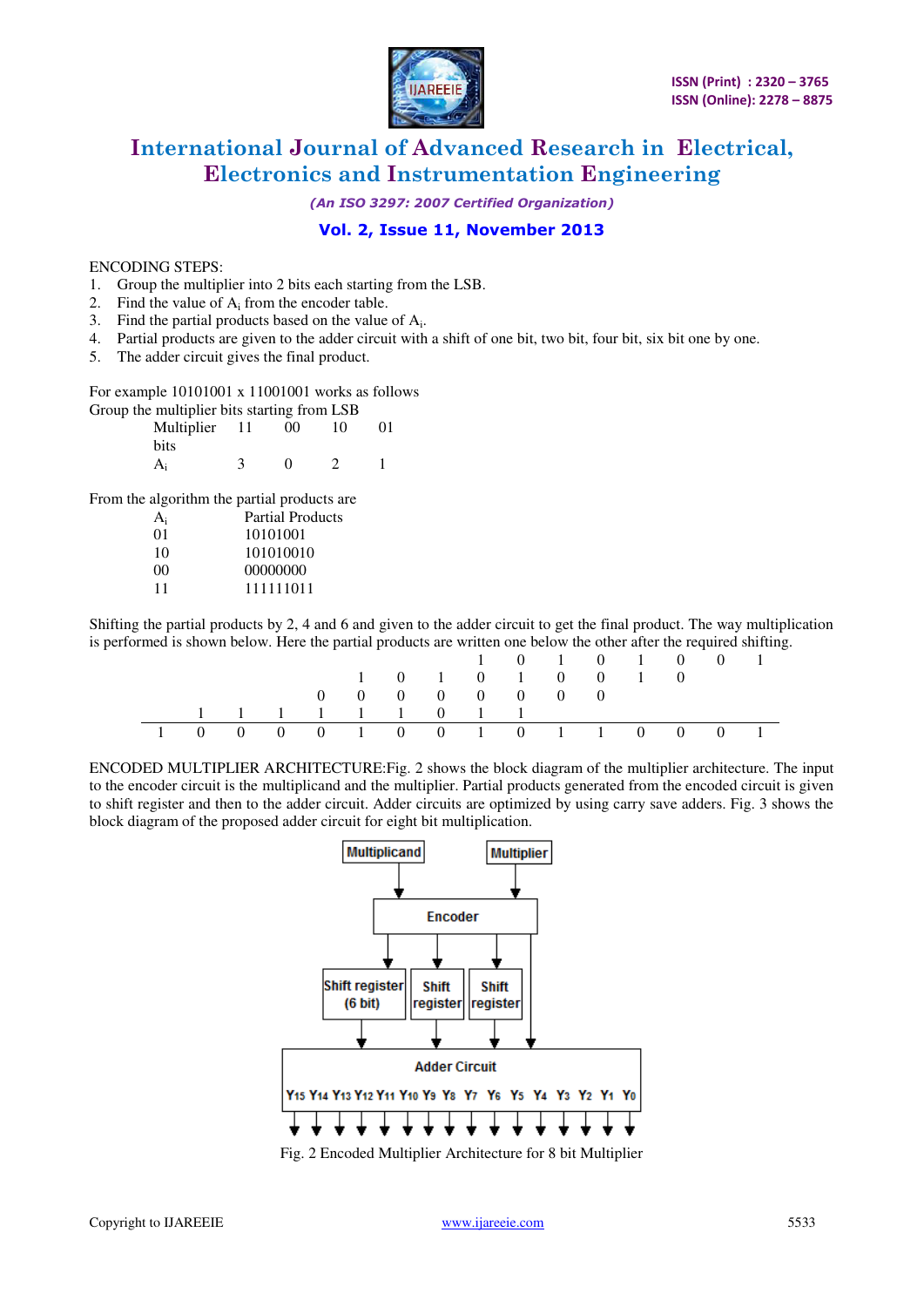

*(An ISO 3297: 2007 Certified Organization)* 

### **Vol. 2, Issue 11, November 2013**



Fig. 3 Block Diagram of Adder circuit in 8 bit Encoded Multiplier

COMPARISON WITH VEDIC MULTIPLICATION ALGORITHM:Vedic multiplication involves both multiplication and addition. In encoded multiplier architecture multiplier circuit is not used. Partial products are generated directly from the proposed algorithm. The comparison result is shown in Table 2. It shows a large reduction in hardware structure. So power consumption, cost and delay are less.

| <b>Bit size</b> |               | <b>Vedic Multiplier</b> | <b>Encoded Multiplier</b> |           |  |  |
|-----------------|---------------|-------------------------|---------------------------|-----------|--|--|
|                 |               |                         |                           |           |  |  |
|                 | 64            |                         |                           |           |  |  |
|                 | 256           |                         |                           |           |  |  |
| - - -<br>- -    | $\sim$ $\sim$ |                         |                           | .<br>$ -$ |  |  |

Table 2 Comparison of Encoded Multiplier using Vedic Multiplier

### **III. ELLIPTIC CURVE ARITHEMATIC**

An Elliptic Curve is defined as an equation having set of solutions along with the point at infinity. The elliptic curve equations  $y^2 + xy = x^3 + ax + b$  in GF(2m) and  $y^2 = x^3 + ax + b$  in GM(p) are called Weierstrass equations [4]. Variables and coefficients are chosen from a large finite field. These points form a group. The group operations for elliptic curve cryptography are point multiplication, point addition and point doubling. Point multiplication means multiplying a point  $P(x,y,z)$  with a scalar value k, i.e,  $Q = kP$ . The security of ECC in cryptography is based on finding the value of k if P and Q are given. This is called Elliptic Curve Discrete Logarithmic Problem. For large values of k it is computationally infeasible. Point Multiplication is the main operation in ECC [3].

POINT DOUBLING IN PROJECTIVE COORDINATES:To double a point P, i,e. Q = 2P

Let 
$$
2(X_1, Y_1, Z_1) = (X_3, Y_3, Z_3)
$$
 then  
\n $Z_3 = X_1^2 \cdot Z_1^2$   
\n $X_3 = X_1^4 + b \cdot Z_1^4$   
\n $Y_3 = b \cdot Z_1^4 \cdot Z_3 + X_3$ . (a.  $Z_3 + Y_1^2 + b \cdot Z_1^4$ )

POINT ADDITION IN PROJECTIVE COORDINATES: To add two points in a curve, i.e  $L = J + K$ 

Let  $(X_1, Y_1, Z_1) + (X_2, Y_2, 1) = (X_3, Y_3, Z_3)$  then  $A = Y_2$ ,  $Z_1^2 + Y_1$  $B = X_2 \cdot Z_1 + X_1$  $C = Z<sub>1</sub>$ . B  $Z_3 = C^2$  $D = B^2 (C + a Z_1^2)$  $E = A.C$  $X_3 = A^2 + D + E$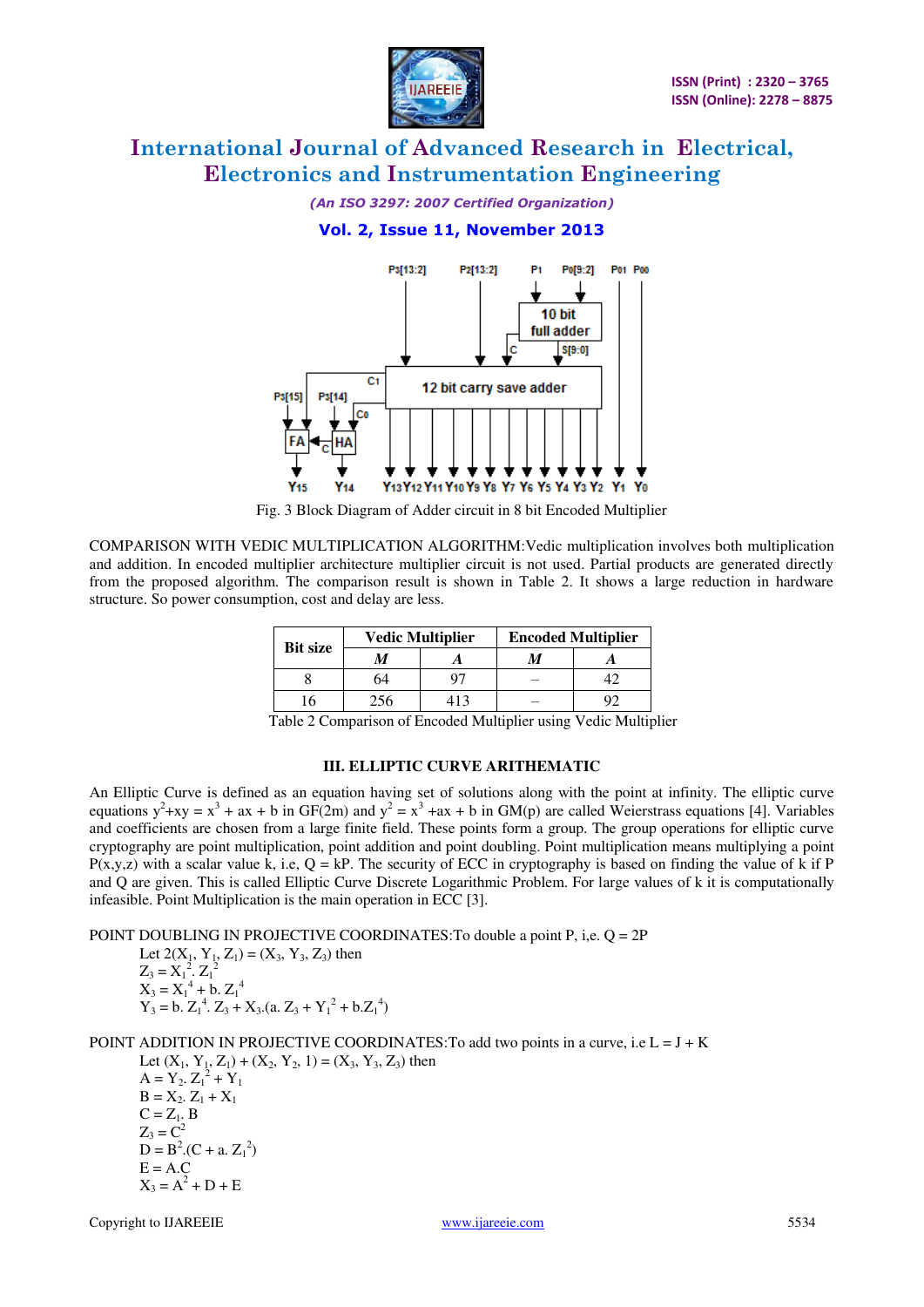

*(An ISO 3297: 2007 Certified Organization)* 

**Vol. 2, Issue 11, November 2013** 

 $F = X_3 + X_2$ ,  $Z_3$  $G = X_3 + Y_2 Z_3$  $Y_3 = E. F + Z_3. G$ 

DOUBLE AND ADD ALGORITHM FOR POINT MULTIPLICATION:

1. The base point on the curve  $P(x,y)$  is given as the input.

```
2. Scalar value k = (k_{m-1}, k_{m-2}, ... k_0).
```
3. Another point on the curve  $Q = kP$  will be the output

Algorithm to compute  $Q = kP$ 

 $Q = P$ 

fori  $=$  m-2 down to 0 do Q = 2.Q if  $k_i = 1$  do Q = Q + P end

From this algorithm we can see implementing point addition and point doubling for point multiplication requires multiplication operation and squaring.

### **IV. SQUARING USING VEDIC MATHEMATICS**

For squaring, a dedicated architecture can improve its performance than using multiplier architecture. Using Duplex D property of binary numbers from the sutra Dwandwayoga of Vedic Mathematics algorithm for squaring is implemented [4].

- 1. Duplex of a number is twice that number, Duplex of a is  $a^2$
- 2. Duplex of two numbers is multiplying two with the product of that number, Duplex of ab is  $2^*a^*b$
- 3. Duplex of three numbers is multiplying the product of the outer most pair with two plus the square of the middle number, Duplex of abc is  $2^*a^*c+b^2$

Example:  $12431^2 = 154529761$ 

| Duplex                     |
|----------------------------|
| $1*1 = 1$                  |
| $2*1*2=4$                  |
| $2*1*4 + 2*2 = 12$         |
| $2*1*3 + 2*2*4 = 22$       |
| $2*1*1 + 2*2*3 + 4*4 = 30$ |
| $2*2*1 + 2*4*3 = 28$       |
| $2*4*1 + 3*3 = 17$         |
| $2*3*1=6$                  |
| $1*1 = 1$                  |
|                            |

1/4/12/22/30/28/17/6/1 can be written in the form shown below and finally find their sum

|  |               |  |                   |  | $1 \t4 \t2 \t2 \t0 \t8 \t7 \t6 \t1 +$ |
|--|---------------|--|-------------------|--|---------------------------------------|
|  | 0 1 2 3 2 1 0 |  |                   |  |                                       |
|  |               |  | 1 5 4 5 2 9 7 6 1 |  |                                       |

### **V. IMPLEMENTATION RESULTS**

Point Addition, Point doubling and Scalar Multiplication are done in Verilog. The code is synthesized using Xilinx 12.1 to verify the functionality. Simulation results for Point Doubling, Point Addition and Scalar Multiplication is shown in Fig 4, 5 and 6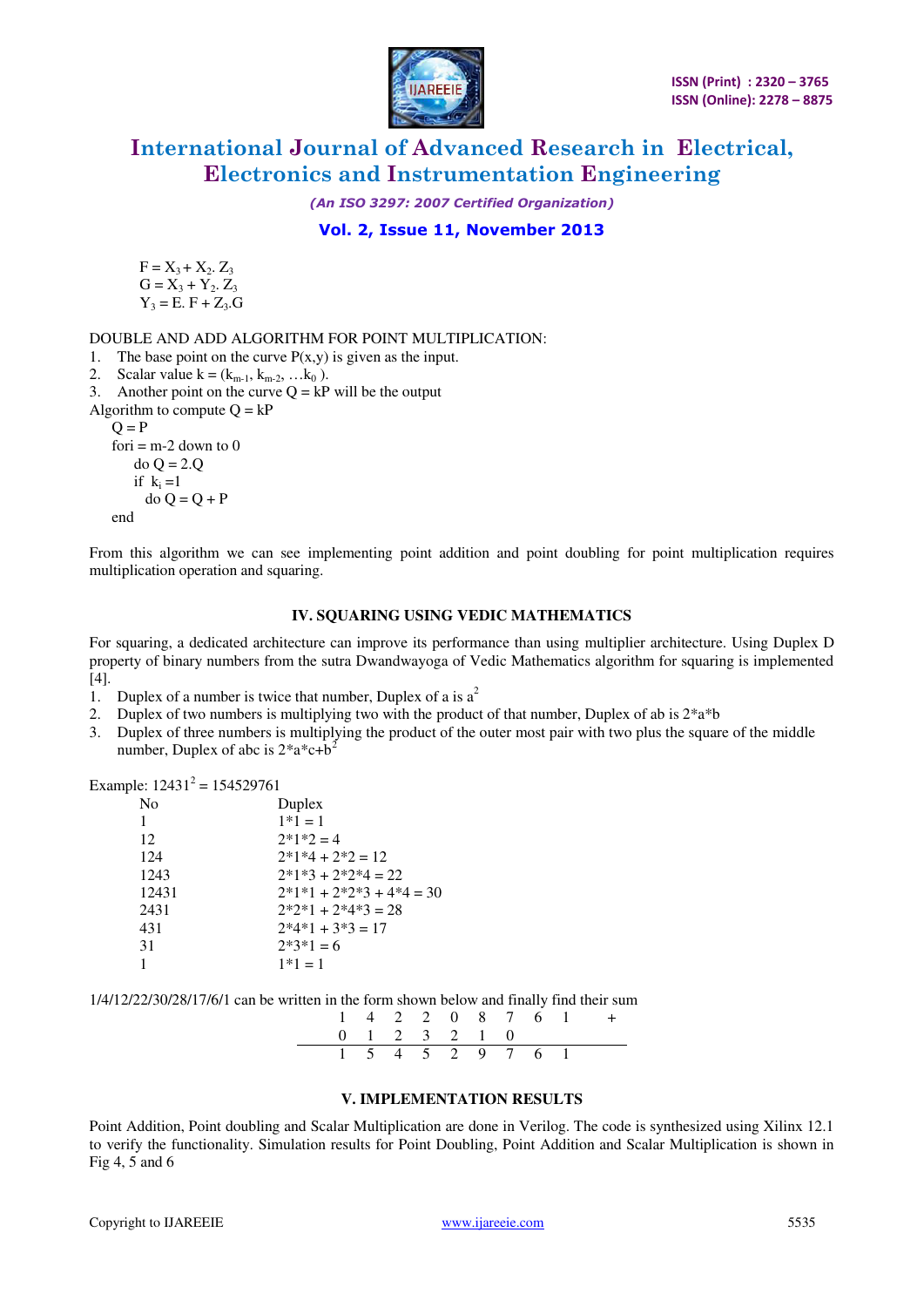

*(An ISO 3297: 2007 Certified Organization)* 

### **Vol. 2, Issue 11, November 2013**

| <b>Name</b>                                            | Value              | 1999, 993 ps | 999,994 ps | 1999,995 ps                        | [999,996 ps] | 1999,997 ps | 1999,998 ps |
|--------------------------------------------------------|--------------------|--------------|------------|------------------------------------|--------------|-------------|-------------|
| 1Ma dk                                                 | $\sigma$           |              |            |                                    |              |             |             |
| $\frac{1}{2}$ X1[7:0]                                  | 10010001           |              |            | 10010001                           |              |             |             |
| $M$ Y1[7:0]                                            | 01001010           |              |            | 01001010                           |              |             |             |
| $\blacksquare$ 21[7:0]                                 | 00000001           |              |            | 00000001                           |              |             |             |
| X1sq[15:0]                                             | 0101001000100001   |              |            | 0101001000100001                   |              |             |             |
| $\triangleright$ $\blacksquare$ $\triangle$ Z1sq[15:0] | 0000000000000001   |              |            | 0000000000000001                   |              |             |             |
| $\blacktriangleright$ $\blacktriangleright$ Y1sq[15:0] | 0001010101100100   |              |            | 0001010101100100                   |              |             |             |
| $\sim$ X1power4[31:0]                                  | 000110100101100100 |              |            | 00011010010110010010100001000001   |              |             |             |
| $21$ power4[31:0]                                      | 000000000000000000 |              |            |                                    |              |             |             |
| X3[32:0]<br><b>Contract Contract</b>                   | 000011010010110010 |              |            | 0000110100101100100101000001000010 |              |             |             |
| Y3[67:0]                                               | 000000000000000000 |              |            |                                    |              |             |             |
| 23[31:0]                                               | 000000000000000000 |              |            | 000000000000000000101001000100001  |              |             |             |

### Fig. 4 Point Doubling

| <b>Name</b>                 | Value              | 1999, 993 ps | [999,994 ps] | 1999, 995 ps                      | 1999,996 ps | 1999, 997 ps | 1999,998 ps |
|-----------------------------|--------------------|--------------|--------------|-----------------------------------|-------------|--------------|-------------|
| I.<br>clk                   | o                  |              |              |                                   |             |              |             |
| X1[7:0]                     | 10010001           |              |              | 10010001                          |             |              |             |
| Y1[7:0]                     | 10010001           |              |              | 10010001                          |             |              |             |
| Z1[7:0]                     | 00000001           |              |              | 00000001                          |             |              |             |
| X2[32:0]                    | 010101001101010011 |              |              | 01D101001101010011d10100110101001 |             |              |             |
| Y2[67:0]                    | 000010101001101010 |              |              |                                   |             |              |             |
| Z2[7:0]                     | 00000001           |              |              | 00000001                          |             |              |             |
| X3[138:0]<br><b>Card</b>    | 000000000000111000 |              |              |                                   |             |              |             |
| Y3[243:0]<br><b>Section</b> | 000000000000000000 |              |              |                                   |             |              |             |
| 23[65:0]                    | 000111000001110001 |              |              |                                   |             |              |             |
|                             |                    |              |              |                                   |             |              |             |

### Fig. 5 Point Addition

| Name                   | Value                  | 1999,993 ps | [999,994 ps] | 1999,995 ps                        | 1999,996 ps | 1999,997 ps | 1999,998 ps |
|------------------------|------------------------|-------------|--------------|------------------------------------|-------------|-------------|-------------|
| ck                     | $\circ$                |             |              |                                    |             |             |             |
| <b>In</b> rst          |                        |             |              |                                    |             |             |             |
| $R_0$ Px1[7:0]         | 10001000               |             |              | 10001000                           |             |             |             |
| $\frac{1}{2}$ Py1[7:0] | 10001010               |             |              | 10001010                           |             |             |             |
| k[1:0]                 | 11                     |             |              | 11                                 |             |             |             |
| Px2[32:0]              | 000010100011001000     |             |              | 0000101000110010000010000000000001 |             |             |             |
| $P_{Y2}[67:0]$         | 000000000000000000     |             |              |                                    |             |             |             |
| Pz2[31:0]              | 0000000000000000000000 |             |              | 000000000000000000100100001000000  |             |             |             |
| $\sim$ Qx1[138:0]      |                        |             |              |                                    |             |             |             |
| Qy1[243:0]             |                        |             |              |                                    |             |             |             |
| Qx2[137:0]             |                        |             |              |                                    |             |             |             |
| $\sim$ Qy2[137:0]      |                        |             |              |                                    |             |             |             |
| $P_{z}$ Pz3[65:0]      | 00000000011001111      |             |              |                                    |             |             |             |
| $\sim$ Qx[55:0]        |                        |             |              |                                    |             |             |             |
| Qy[100:0]              |                        |             |              |                                    |             |             |             |
|                        |                        |             |              |                                    |             |             |             |

#### Fig. 6 Scalar Multiplication

Comparative study of point addition and point doubling using different multipliers such as Vedic, Booth and Array are done. Fig.7 shows the delay comparison of point addition and point doubling using different multipliers. Fig.8 shows the comparison results of occupied slice LUTs.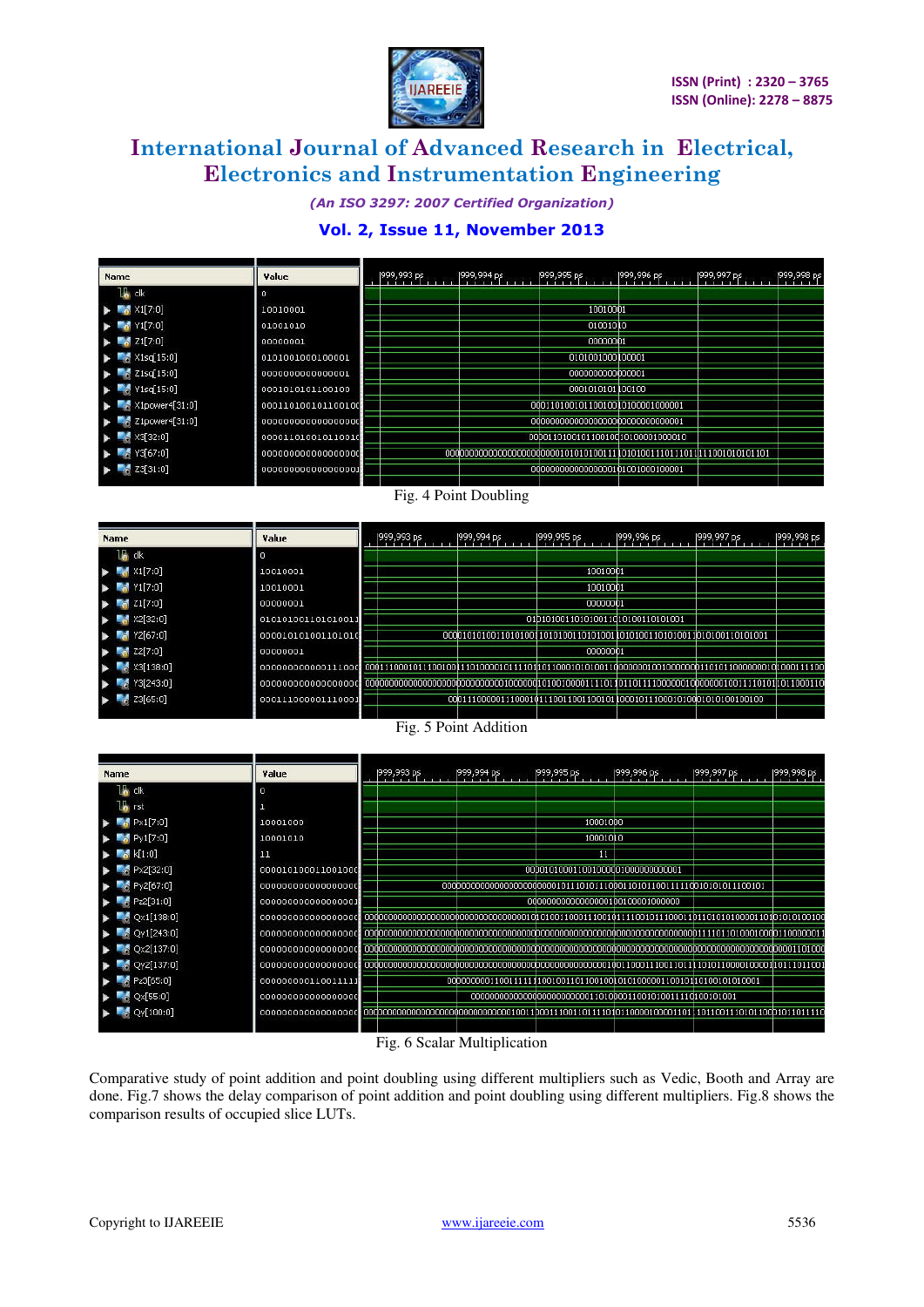

*(An ISO 3297: 2007 Certified Organization)* 

**Vol. 2, Issue 11, November 2013** 



Fig. 7Comparison of delay using different multipliers in ECC Algorithm



Fig. 8 Comparison of slice LUTs using different multipliers in ECC Algorithm

### **VI.CONCLUSION**

The aim of this project is the development of high performance ECC encryption system. The proposed multiplier architecture achieves a significant improvement in performance. The encoded multiplier having only shift registers and adder circuits thus reduces the complexity, cost, power consumption and delay. The Point Addition using various multipliers was taken for comparison and the implementation using encoder multiplier was found to be 2.06 times faster than Vedic multiplier, 2.54 times faster than Booth multiplier and 5.59 times faster than Array multiplier. While comparing the Point Doubling the implementation using encoder multiplier was found to be 1.25 times faster than Vedic multiplier, 1.84 times faster than Booth multiplier and 2.02 times faster than Array multiplier. The usage of slice LUTs isalso found to be more efficient with encoder multiplier. In Point Addition encoder multiplier uses 219% lesser slice LUTs compared to Vedic multiplier, 556% lesser slice LUTs compared to Booth multiplier and 69% lesser slice LUTs compared to Array multiplier. In Point Doubling encoder multiplier uses 11% lesser slice LUTs compared to Vedic multiplier, 542% lesser slice LUTs compared to Booth multiplier and 550% lesser slice LUTs compared to Array multiplier.

### **REFERENCES**

- [1] Jai Skand Tripathi, Priya Keerti Tripathi, Deepti Shakti Tripathi, "An Efficient Design of Vedic Multiplier Using New Encoding Scheme" International Journal of Computer Applications (0975-8887) Volume 53-No 11,September 2012.
- [2] Jian Huang, Hao Li, and Phil Sweany "An FPGA Implementation of Elliptic Curve Cryptography for Future Secure Web Transaction", University of North Texas.
- [3] Anoop MS " Elliptic Curve Cryptography An Implementation Tutorial".